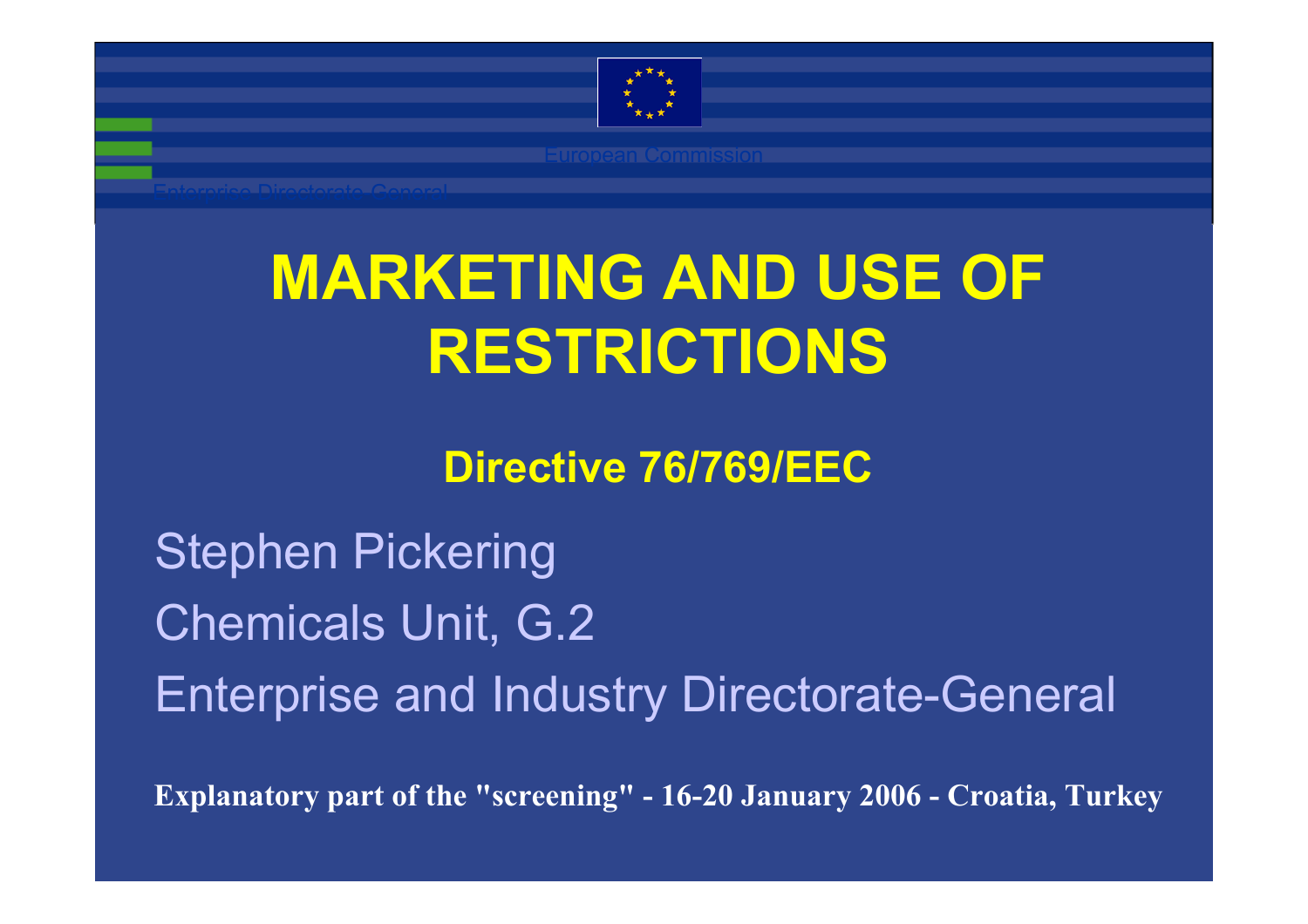

#### Scope:

- Substances and preparations for which a risk has been demonstrated
- **Limitations on the placing on the market**
- Limitations on the use

## Aims:

- Free movement in the internal market of substances and preparations that comply
- **Protection of the environment and human health**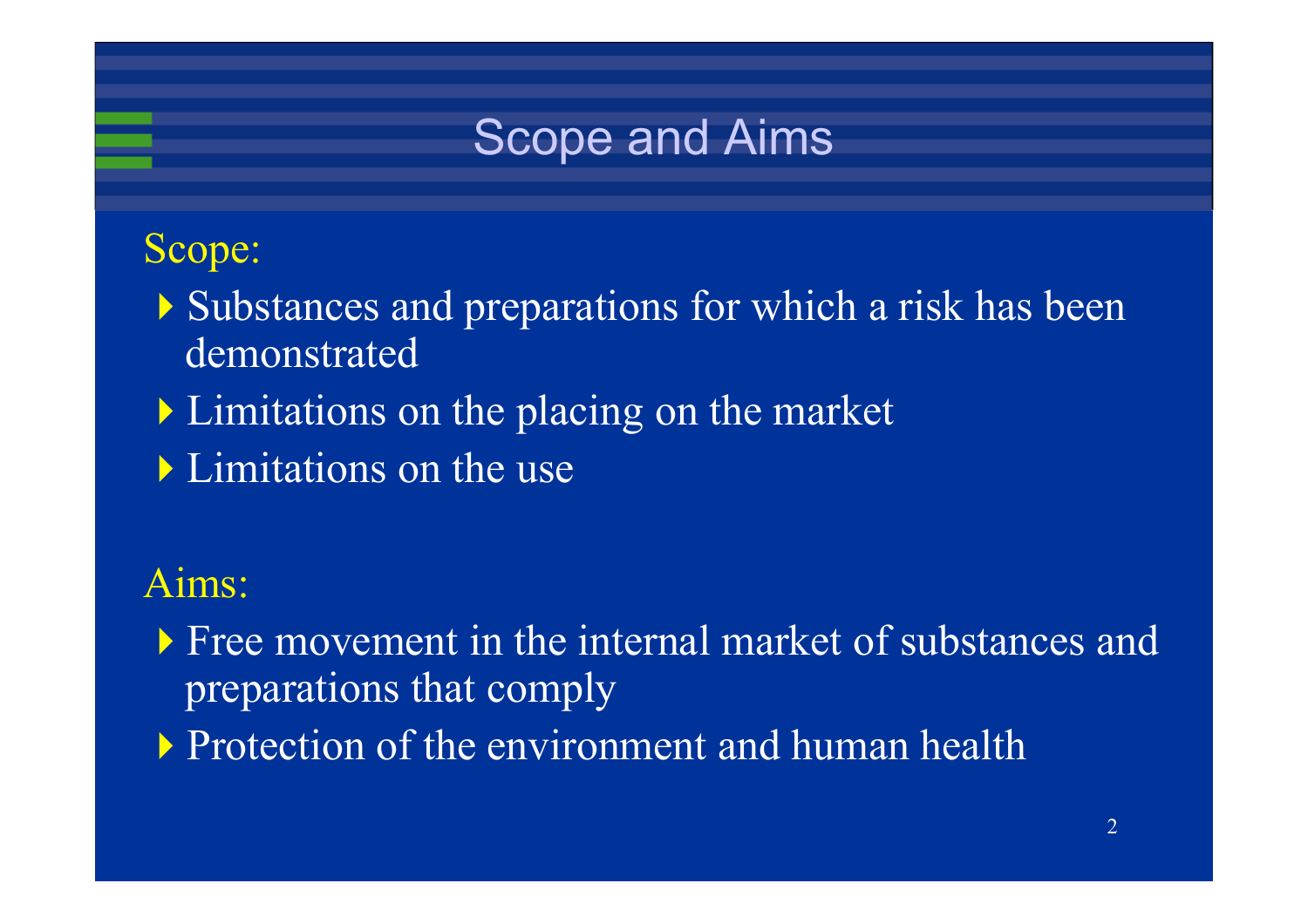# Structure of directive

## Four articles

- $\blacktriangleright$ Scope
- Definitions of "substance" and "preparation"
	- $\blacktriangleright$ Transport, transit, export and research use excluded
	- $\blacktriangleright$ Member States to transpose and enforce restrictions

Annex

- $\blacktriangleright$ Column 1: Designation of substance
- $\blacktriangleright$ Column 2: Conditions of restriction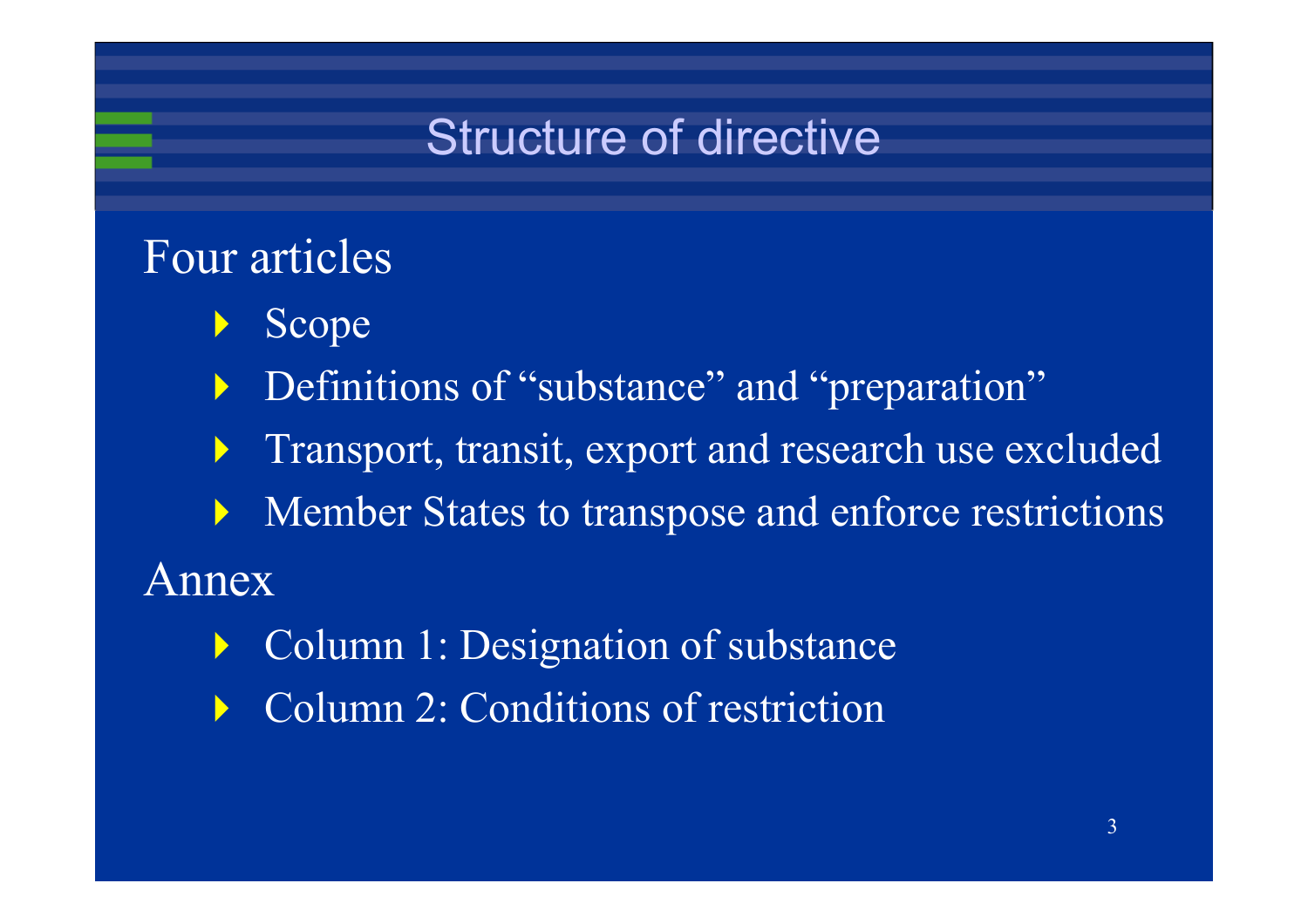## Annex: Example of restriction

Substance Restriction

48. TolueneMay not be placed on the market or used as a substance or constituent of preparations in a concentration higher than 0.1% by mass in adhesives and spray paints intended for sale to the general public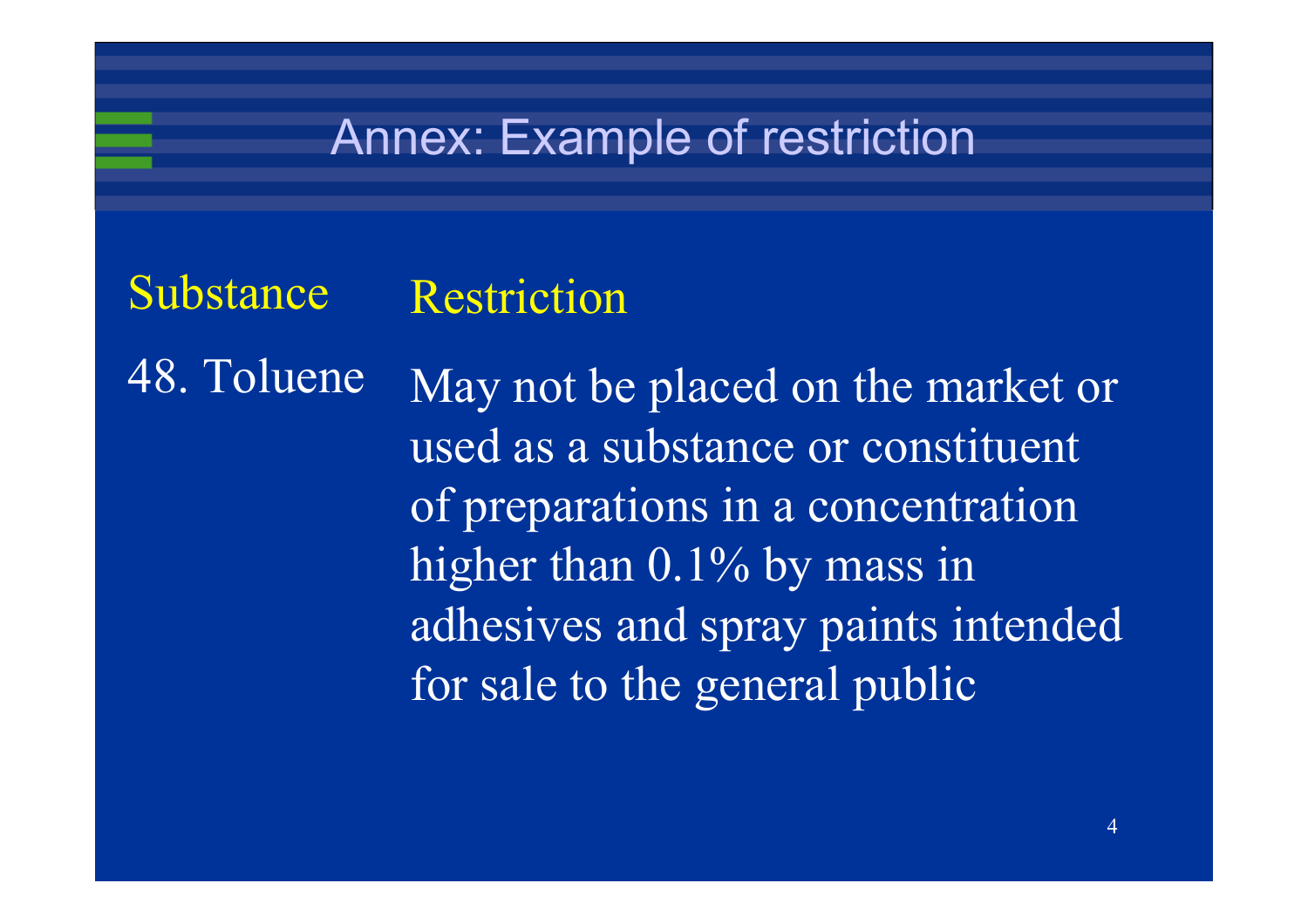# Substances restricted

- $\blacktriangleright$ 30 amendments of 76/769/EEC
- $\blacktriangleright$ 14 adaptations to technical progress
- $\blacktriangleright$  About 1000 substances restricted
	- $\bullet$  Polychlorinated biphenyls, asbestos, cadmium, phthalates, creosote, nonylphenol, short chain chlorinated paraffins, brominated flame retardants, etc
		- 5 $\bullet$ All substances classified as CMR 1 or 2 are banned for sale to general public as substances or in preparations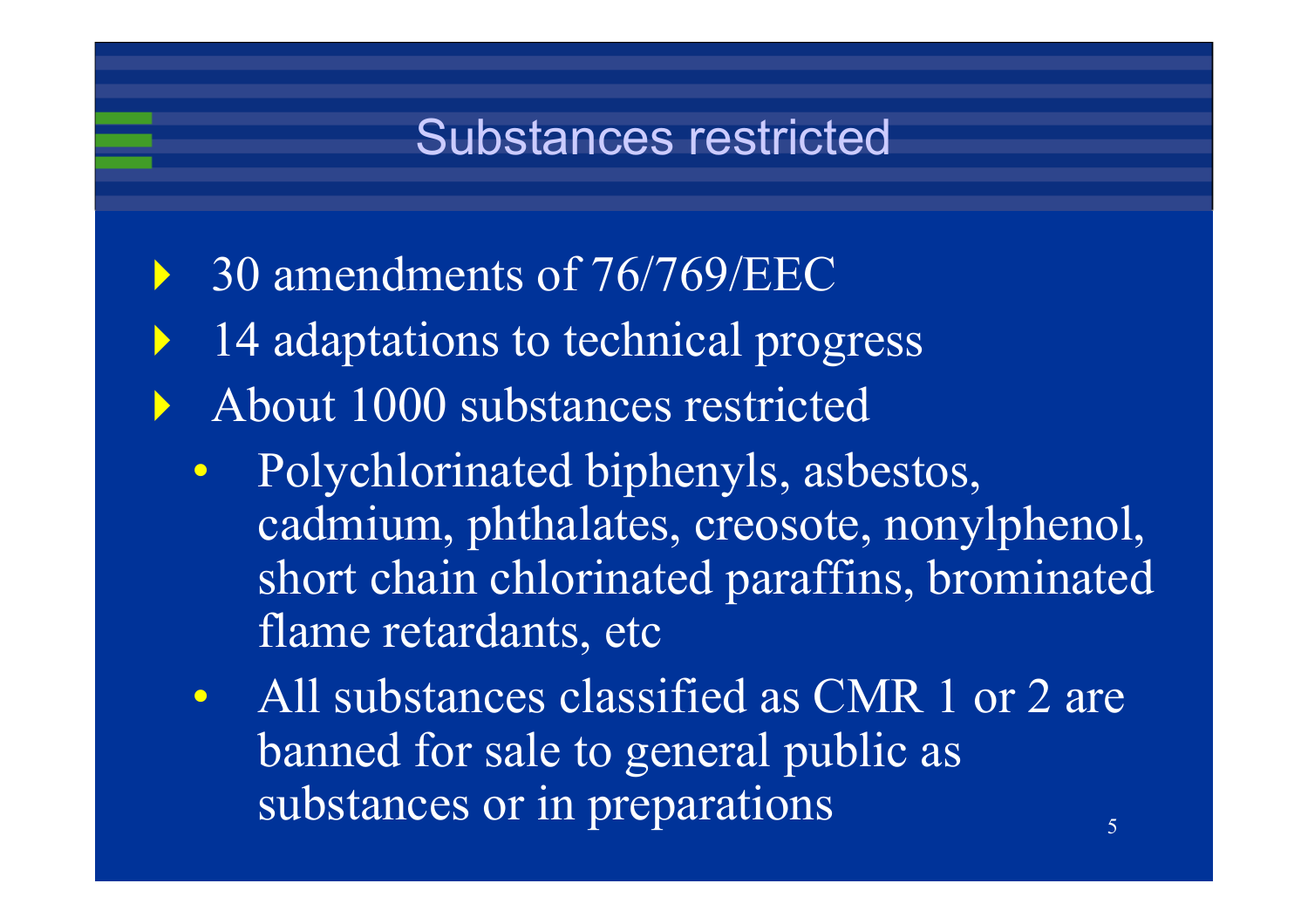# Possible initiators for new restrictions

 A Member State makes a complaint, or notifies of its intention to introduce national restrictions, on the grounds that use of a substance is causing a risk to health or the environment.

 $\blacktriangleright$ 

 $\blacktriangleright$ 

- A Member State requests the Commission to take action to ban use of a substance.
- A risk assessment for a substance concludes that risk reduction measures are required.
- A substance is classification under Directive 67/548/EEC as a CMR category 1 or 2.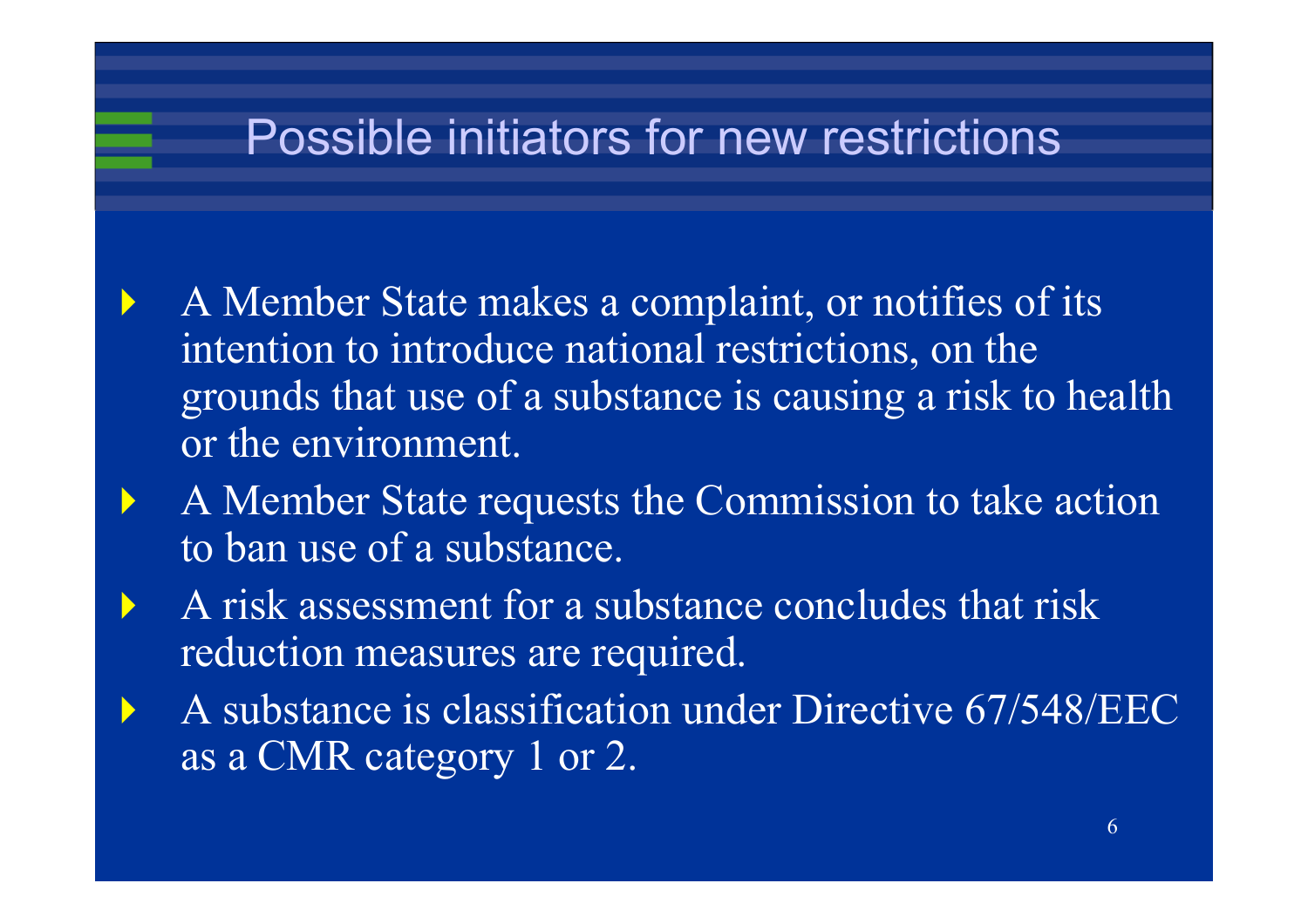# **Establishing the scientific basis for a substance restriction**

 $\blacktriangleright$  A general risk assessment on a substance (Council Regulation (EEC) No 793/93).

 $\blacktriangleright$ 

 $\blacktriangleright$  A classification of a substance as CMR category 1 or 2 (carcinogenic, mutagenic or toxic to reproduction), under Directive 67/548/EEC.

 A study (targeted risk assessment) produced for the Commission by an external contractor. This is frequently used when the restriction in question is an adaptation to technical progress.